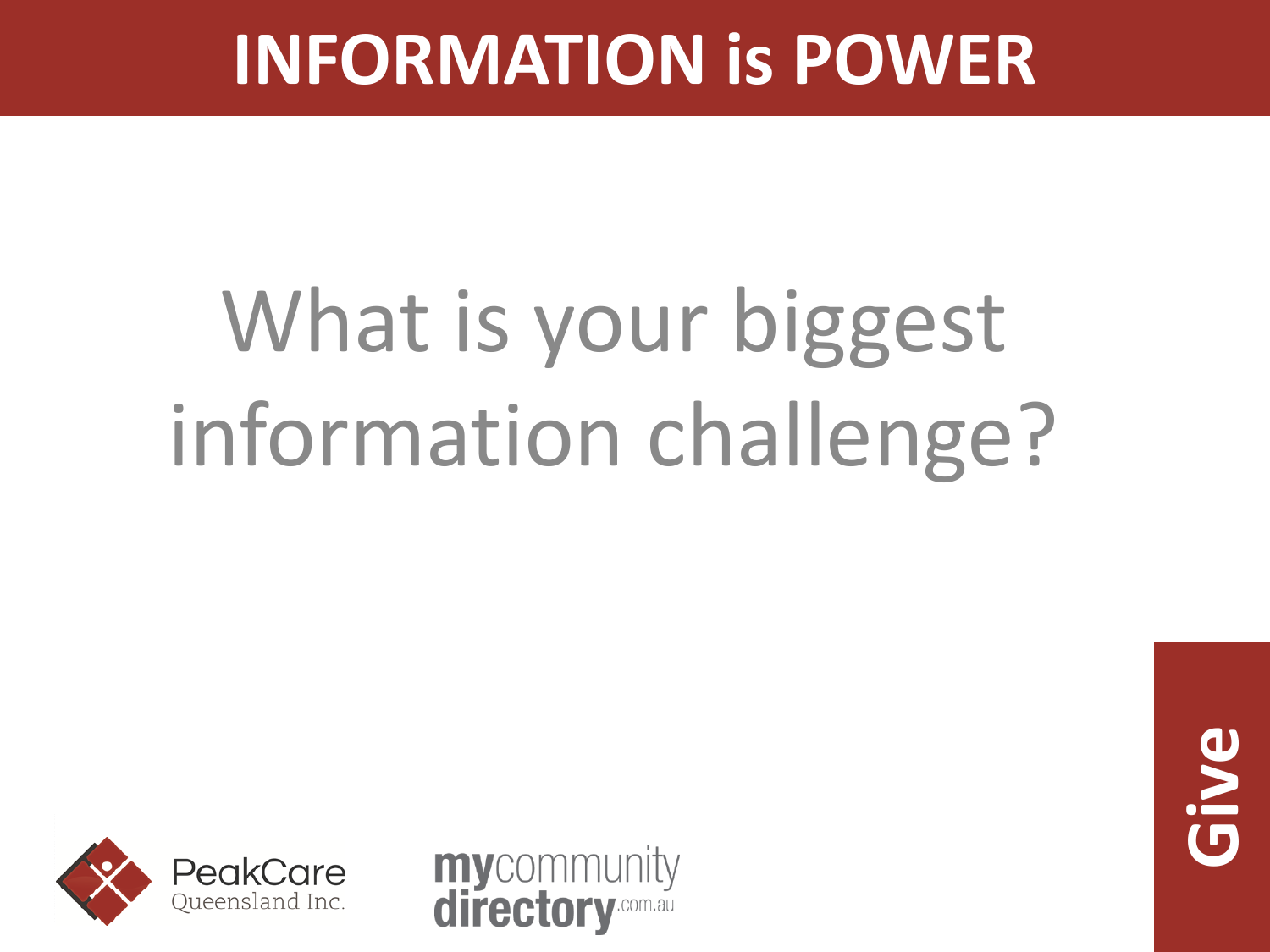# "Information is Power"



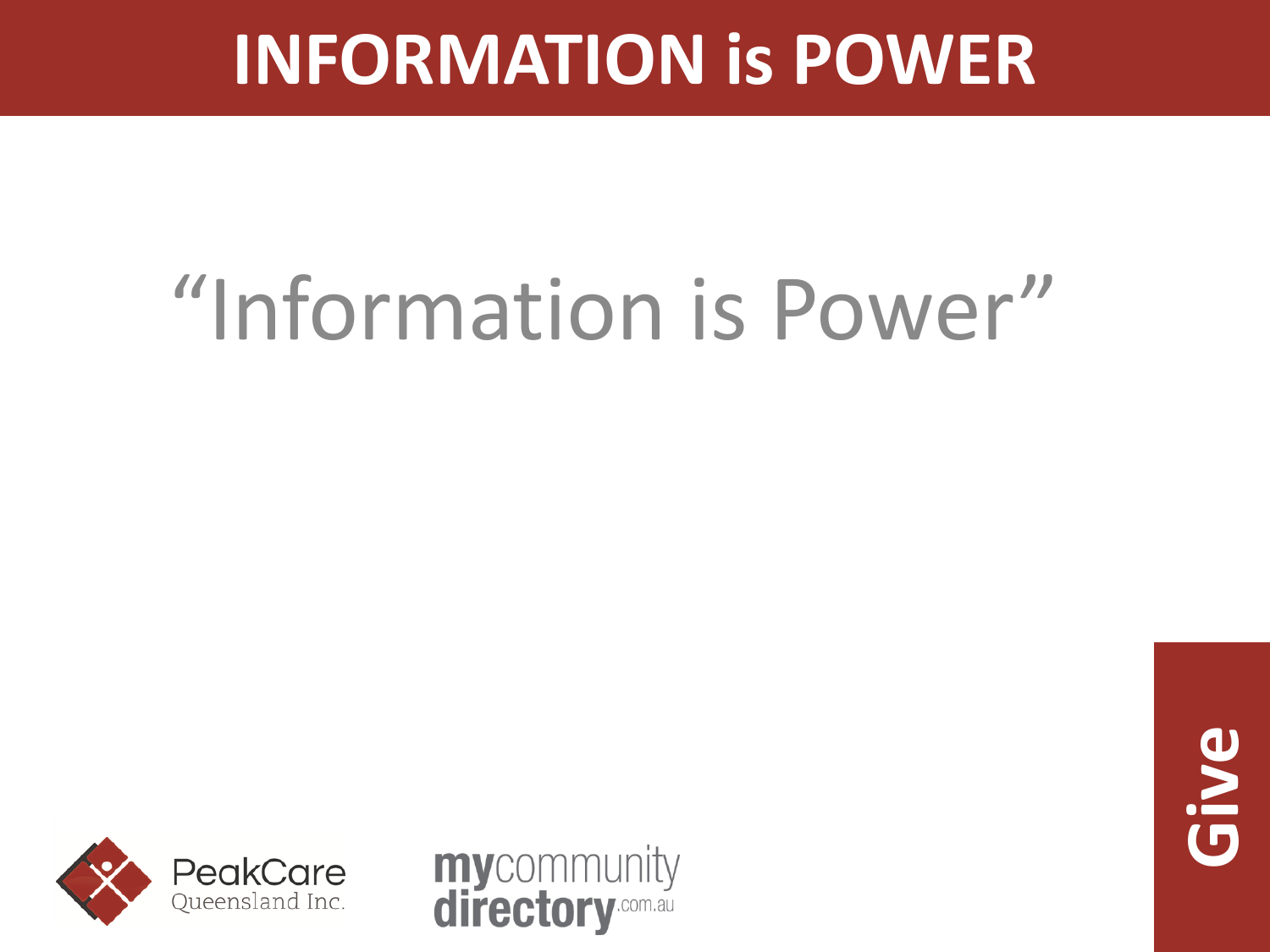# What are the trends? Is it worth collecting? Creating Value?



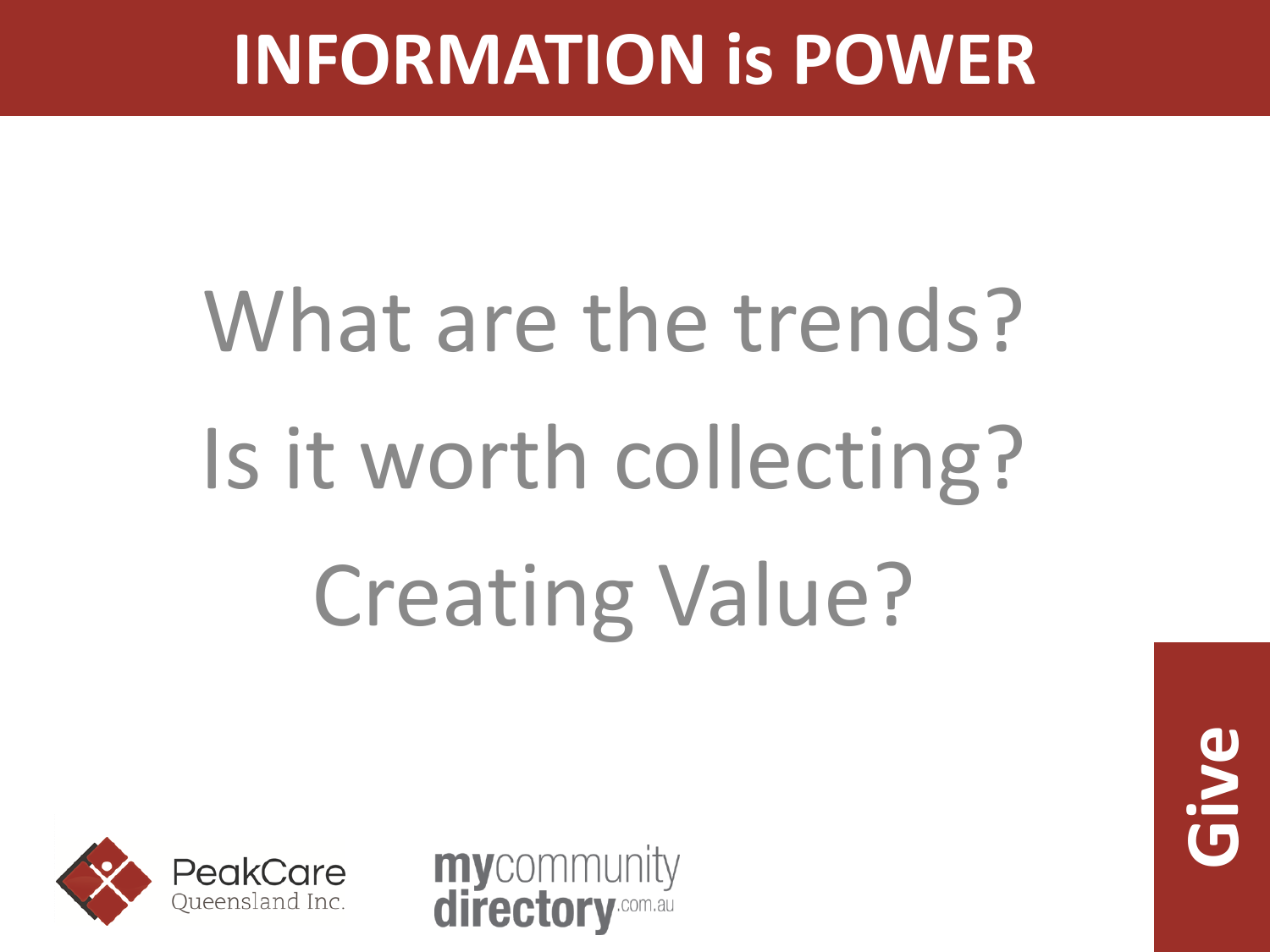# Duplication is not OK creating value is!



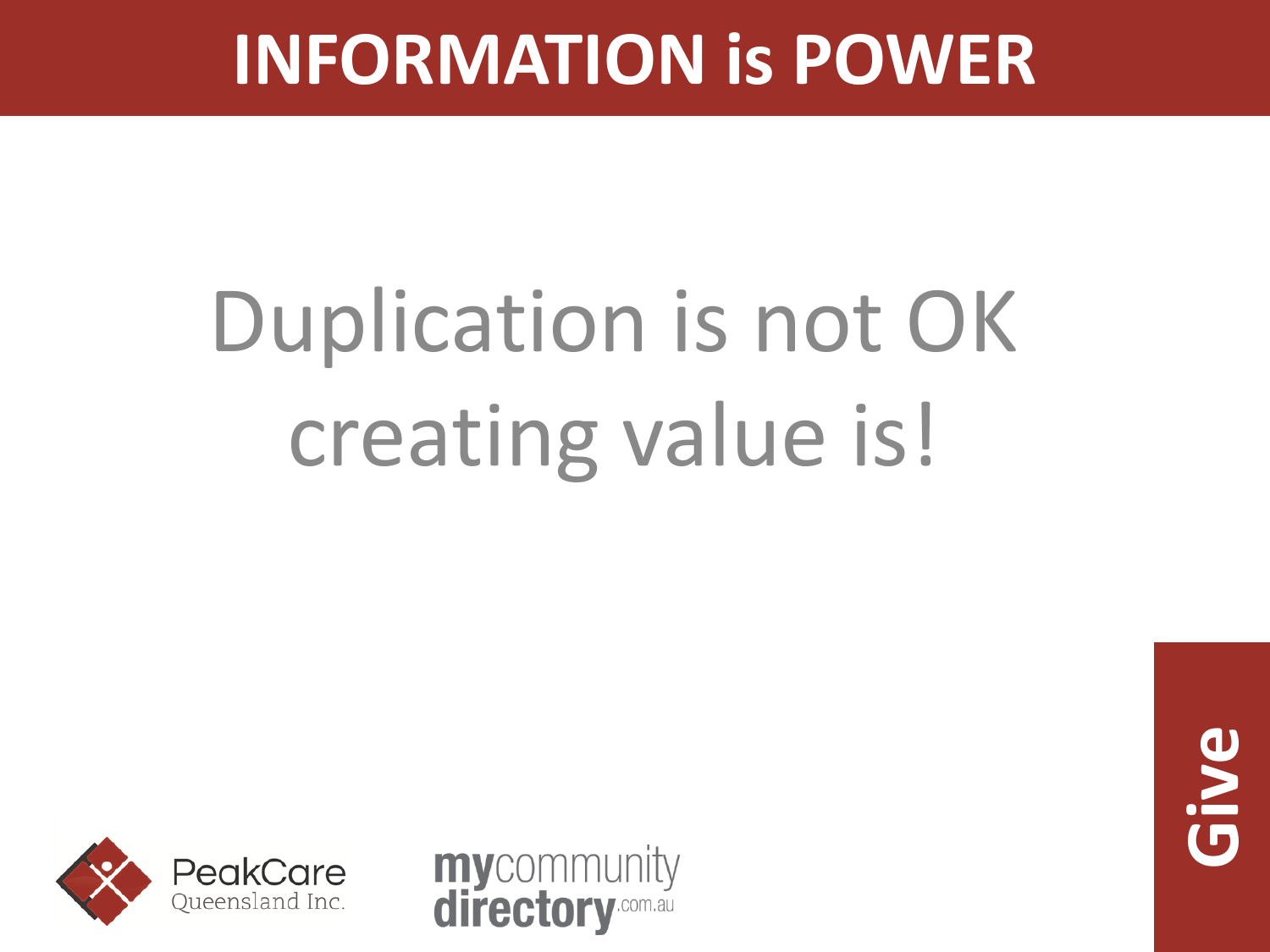### Open Data / Big Data

PeakCare Queensland Inc.

### Global Changes in how we see information

| <b>Queensland Government</b>                                                                                                                                                              |                                                                                                                                                                                                                                                                                                                                                                                                                     |                                                                                                                                                                                                                                            |
|-------------------------------------------------------------------------------------------------------------------------------------------------------------------------------------------|---------------------------------------------------------------------------------------------------------------------------------------------------------------------------------------------------------------------------------------------------------------------------------------------------------------------------------------------------------------------------------------------------------------------|--------------------------------------------------------------------------------------------------------------------------------------------------------------------------------------------------------------------------------------------|
| Queensland Government data                                                                                                                                                                |                                                                                                                                                                                                                                                                                                                                                                                                                     | Search for data                                                                                                                                                                                                                            |
| Request data<br>Dataset categories<br>Home                                                                                                                                                | About<br>Maps and geospatial<br>Contact<br>Data event                                                                                                                                                                                                                                                                                                                                                               |                                                                                                                                                                                                                                            |
| Premier's message<br>Queensland is a great state with great<br>opportunity. This government is committed<br>to opening up more opportunities through the open<br>data revolution.<br>More | Search datasets<br>Search for Queensland Government datasets<br>There are 207 datasets that you can browse, learn about and download.                                                                                                                                                                                                                                                                               |                                                                                                                                                                                                                                            |
| Latest news                                                                                                                                                                               | About the open data revolution<br>The Queensland Government will release as much public<br>data as possible, free to anyone who wishes to use it.<br>This data has been gathered using public money and is<br>the property of the people of Queensland and so, where<br>suitable, we will release it.<br>As a government we collect, generate and use a lot of<br>colorado para pinto con constituição da partida e | Latest datasets<br>» Updated Wild Rivers Declared Areas Series Apr 14,<br>2013<br>> Updated Wetland Protection series Apr 14, 2013<br>> Updated Wetland Management series Apr 14, 2013<br>> Updated Strategic Cropping Land Series Apr 14, |

mycommunity<br>directory.com.au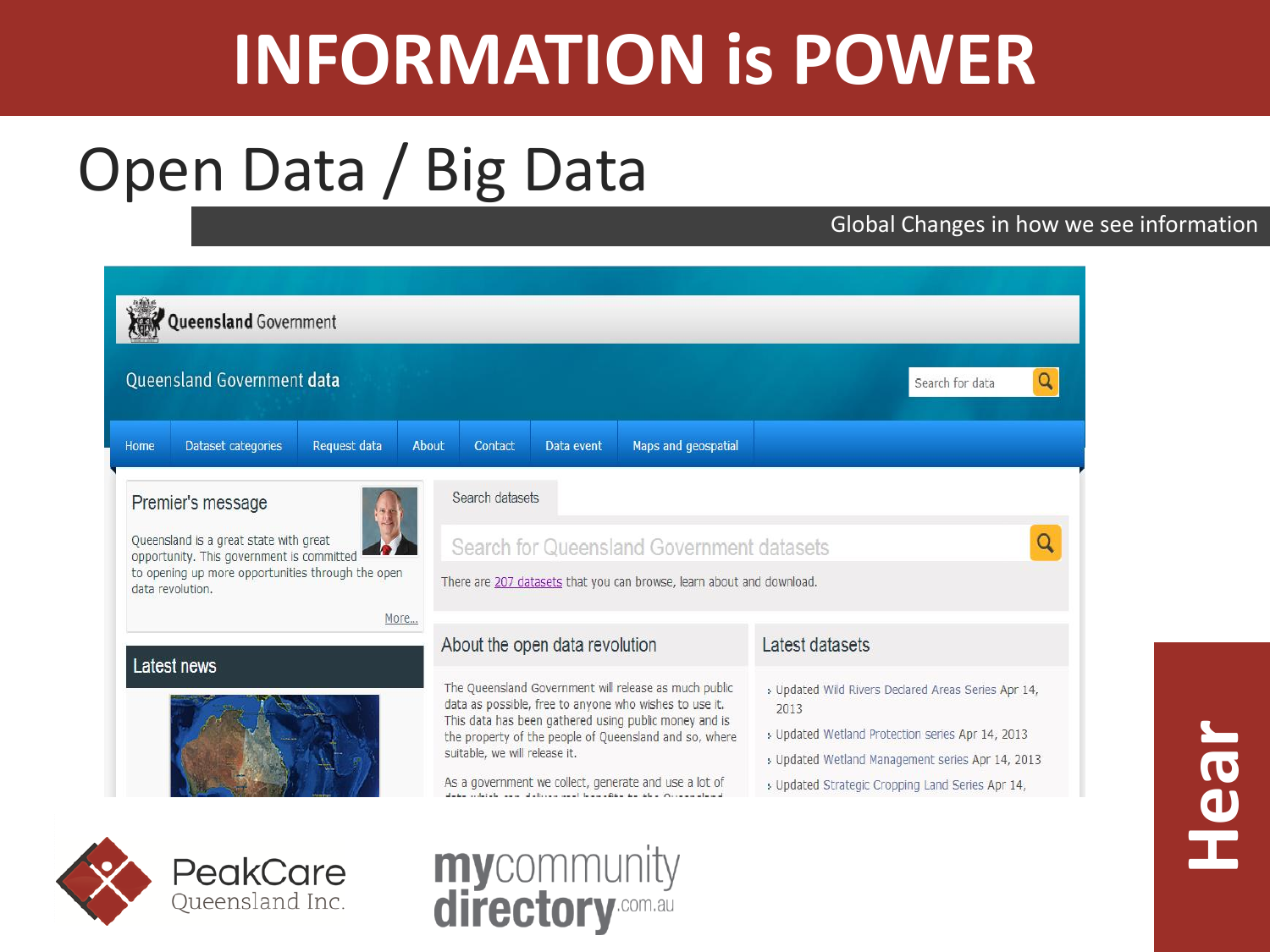### Sector Mapping

### My Community Directory

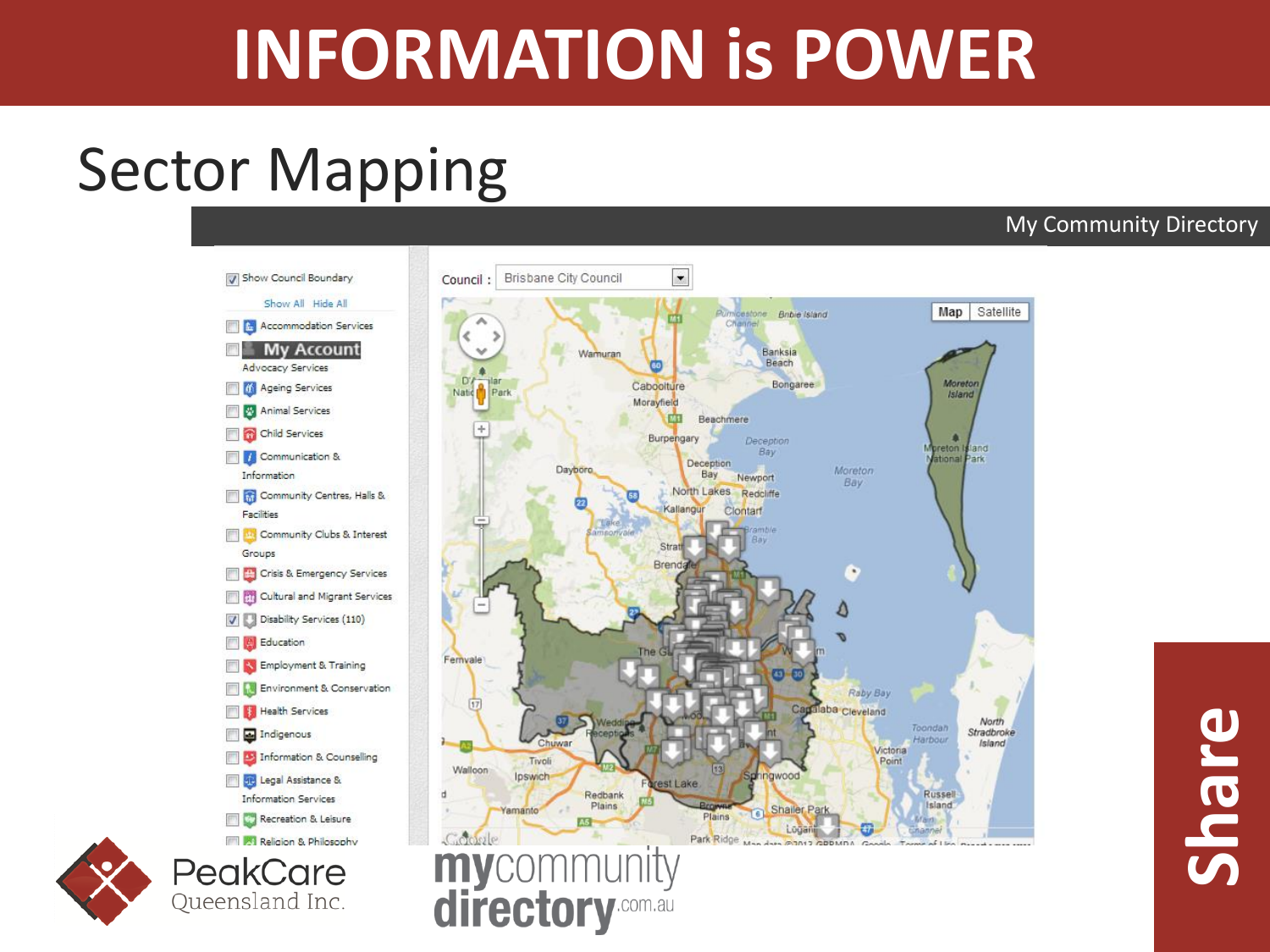### Client Tools

Open Data (Brisbane City Council) My Community Directory & Westside Community Services

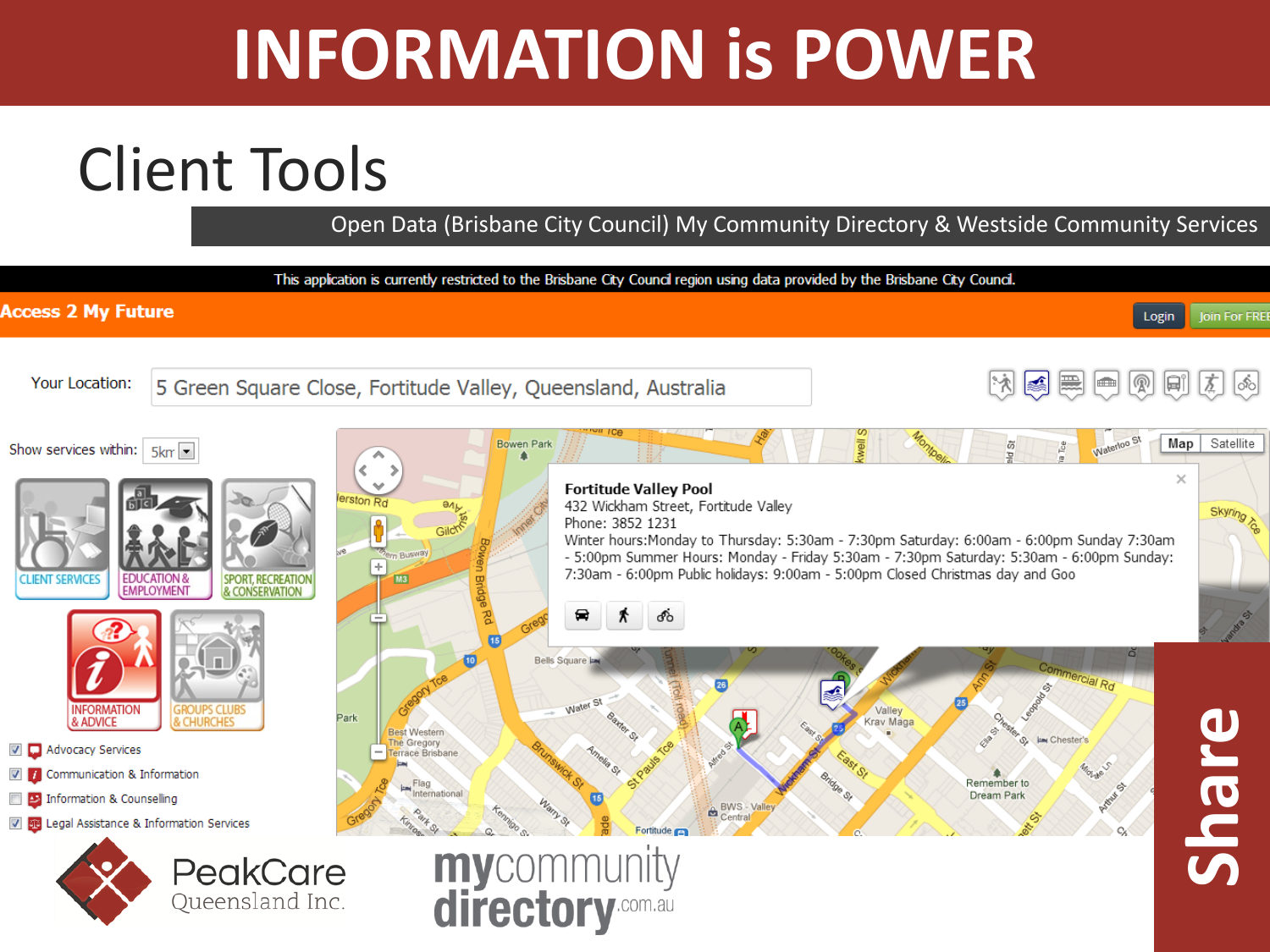### Organisational Tools

### **MAMRE**

### **All** Contact: Ms Kathryn Treston



్ర

৬

### p: (07) 3622 1222, e: mamre@mamre.org.au

MAMRE provides support to families who have a son/daughter with a disability. This support is flexible and individualised and designed with families to address the family's specific needs. It can ...

Distance from the center of enoggera: 0.79 km

### **Local Services:**

- >> Disability Information & Counselling
- >> General Disability Services

### **Segual Inc**

**All** Contact: Ms Sarah Scown



Distance from the center of enoggera: 1.204 km

### **Local Services:**

>> General Disability Services

### Aged Care Assessment Team (ACAT) - Royal **Brisbane and Womens Hospital**

- **All** Contact: Mr Belk Davis
- p: (07) 3624 1203, e: acat\_rbh@health.qld.gov.au

The Aged Care Assessment Team (ACAT) is a multi-disciplinary team whose primary role is the assessment of frail aged people over 70 yrs and some people with disabilities in their home, in hospital or ...

Distance from the center of enoggera: 1.244 km

### **Local Services:**

>> General Disability Services

### **LifeTec Queensland**

tact: Ms Michele Barry

3552 9000, e: mail@lifetec.org.au

sports and facilitates self care of people in their home, work and community, by dividuals on appropriate assistive technology solutions. Our staff are at the edge  $B =$ 

from the center of enoggera: 1.375 km

*<u>Sidest</u>* 55 Disability Information & Counselling

### My Community Directory

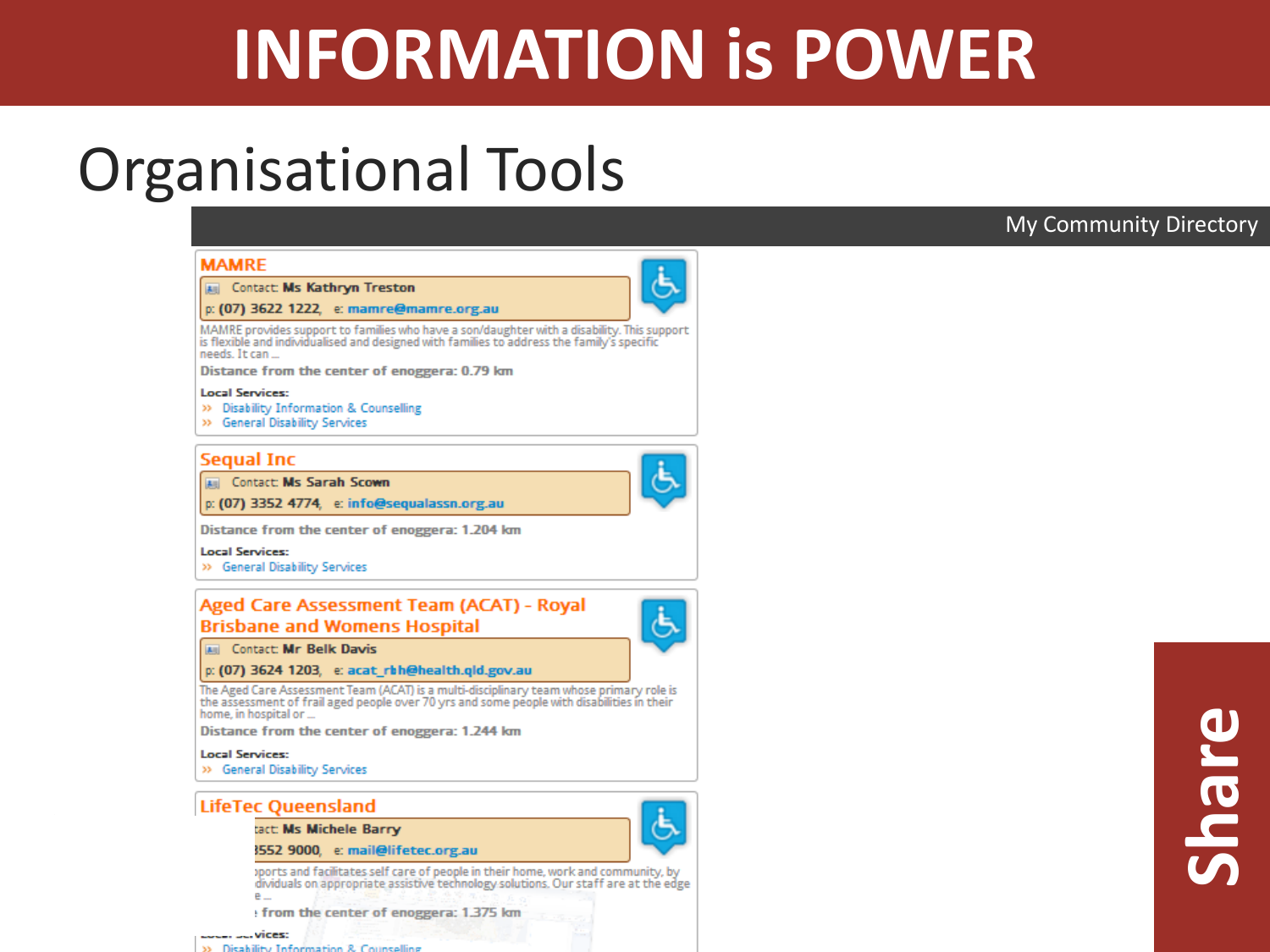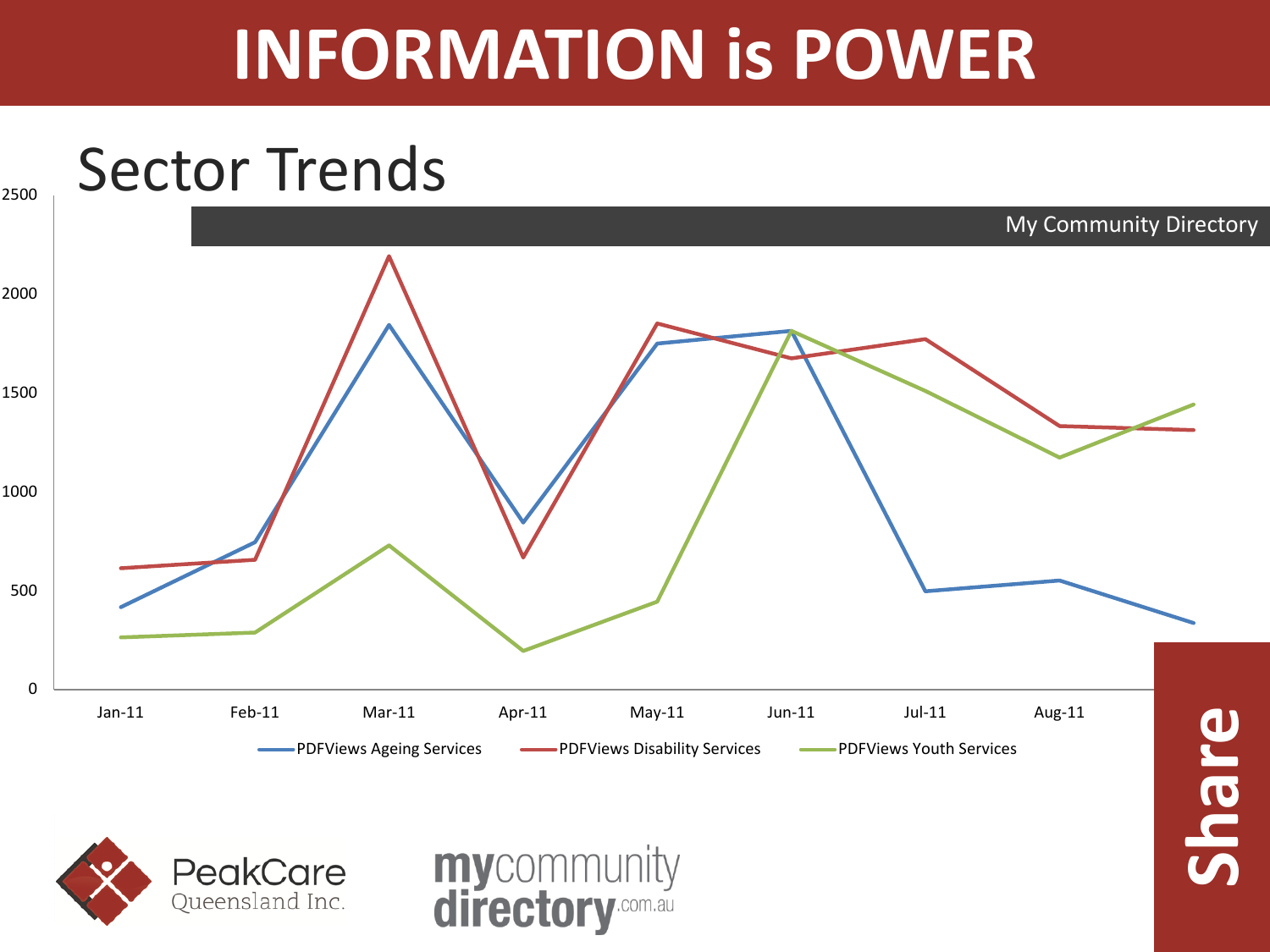# Membership

![](_page_9_Picture_2.jpeg)

![](_page_9_Picture_3.jpeg)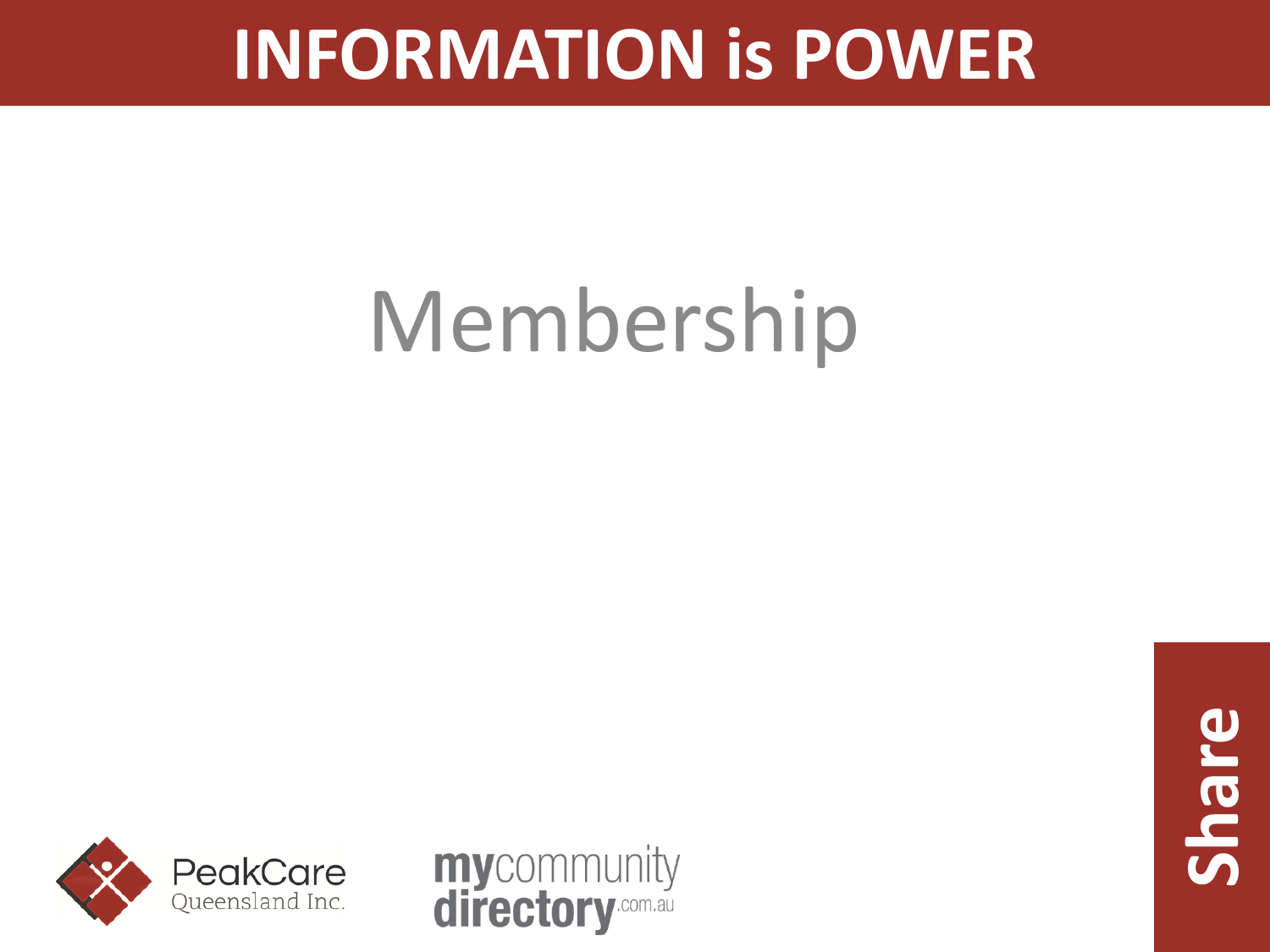# What information do you collect that you are willing to share?

![](_page_10_Picture_2.jpeg)

![](_page_10_Picture_3.jpeg)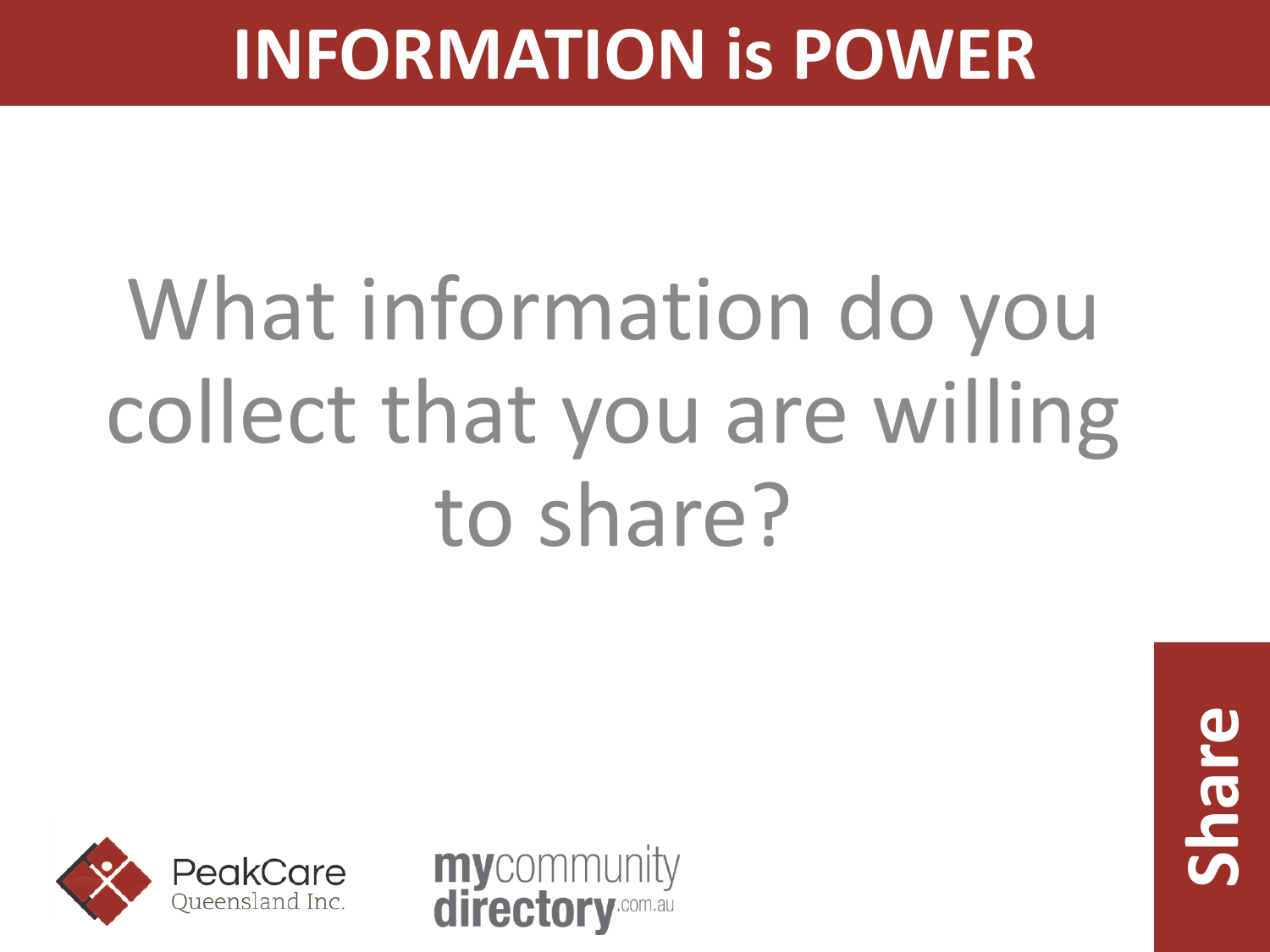![](_page_11_Picture_1.jpeg)

# The Australian Community Data Standard (Shared Data)

![](_page_11_Picture_3.jpeg)

![](_page_11_Picture_4.jpeg)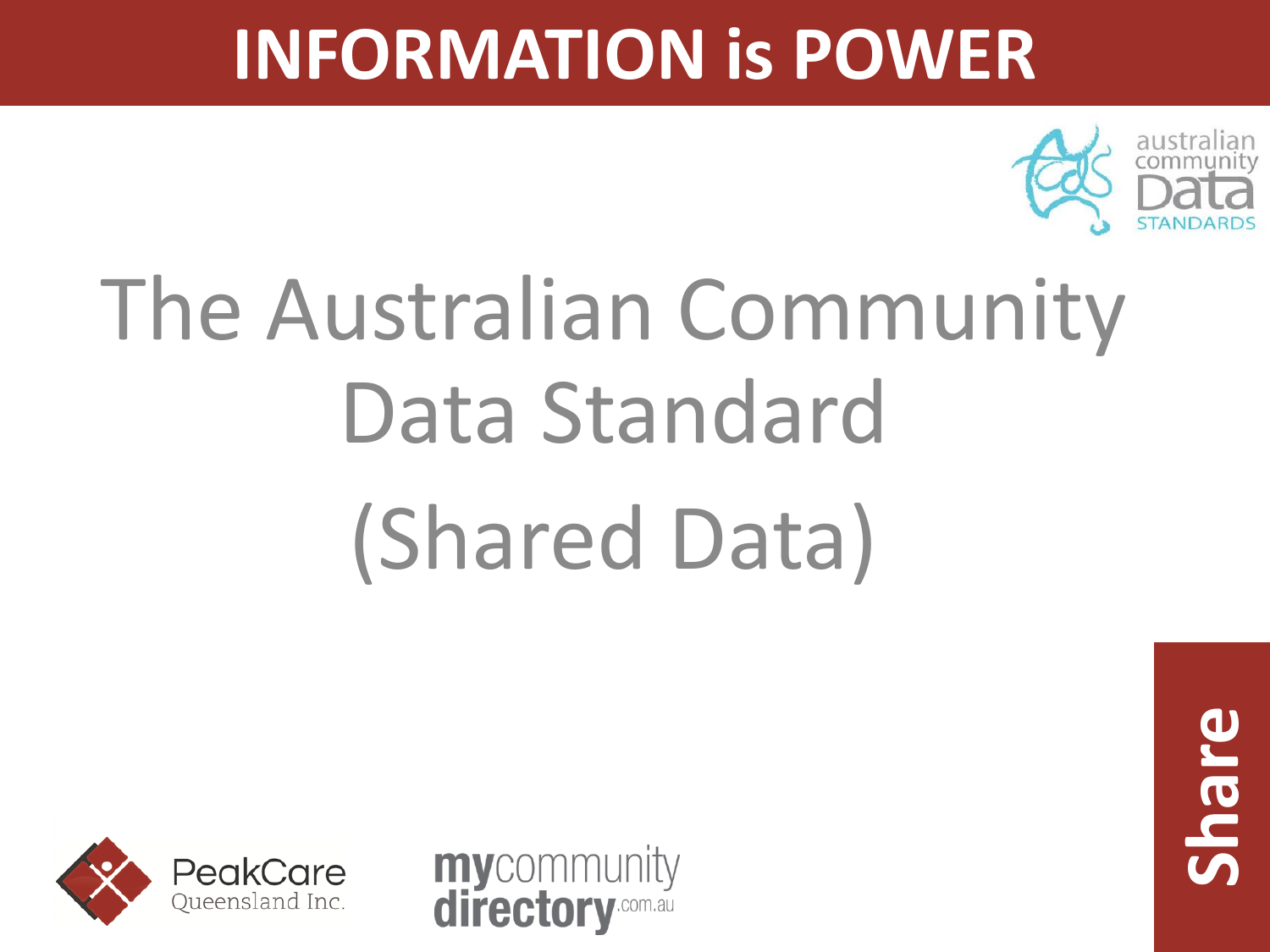## What is the ACDS?

![](_page_12_Picture_2.jpeg)

It is an agreement across the community sector for:

- Data Exchange: the content
- Data Format: the specifications
- Terminology: the definitions
- -

![](_page_12_Picture_9.jpeg)

![](_page_12_Picture_10.jpeg)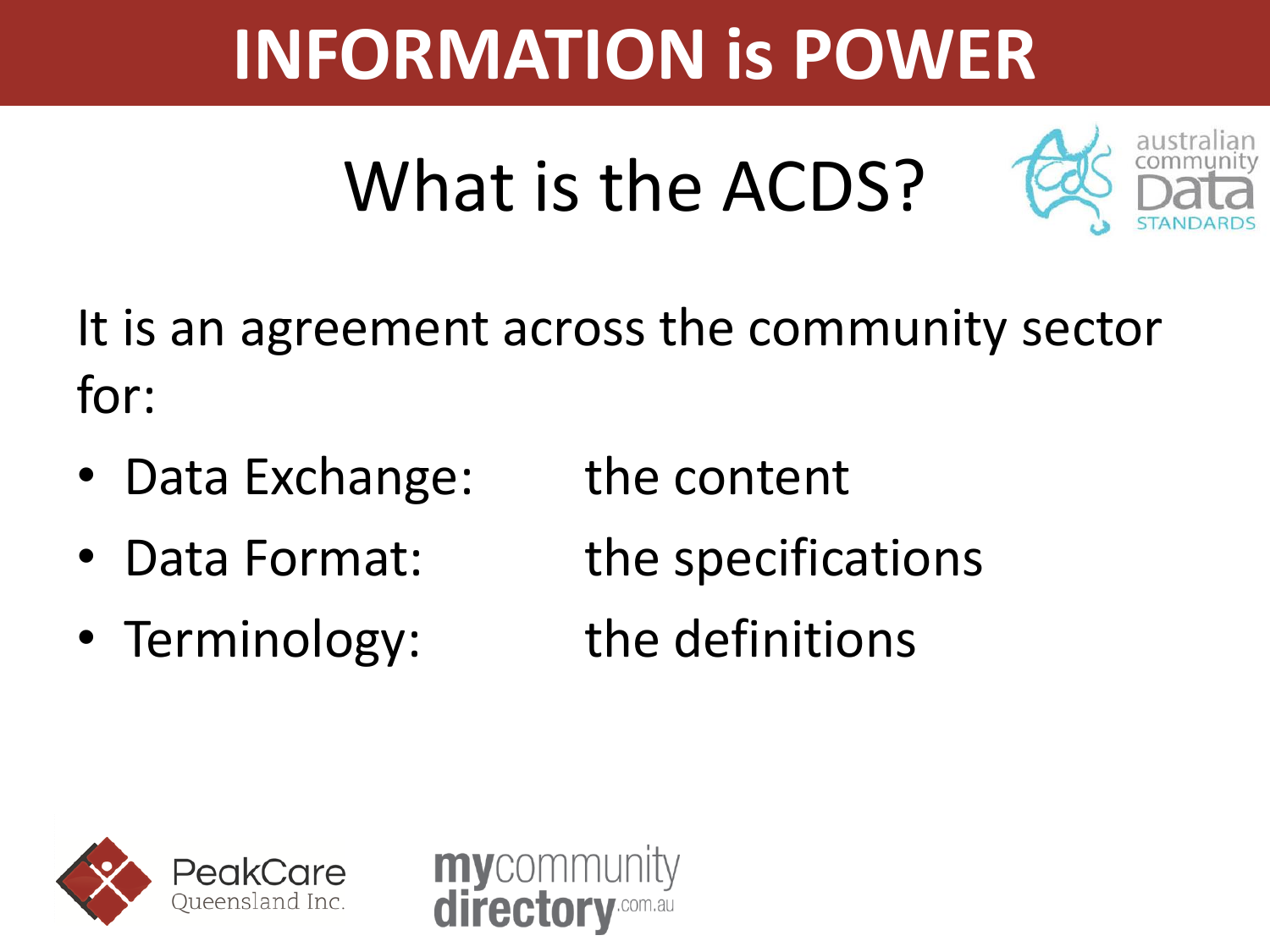## Who does it cover?

![](_page_13_Picture_2.jpeg)

- profit, not-for-profit and social enterprise entities providing services to the community
- government services
- business services supporting community organisations

mycommur

directo

![](_page_13_Picture_6.jpeg)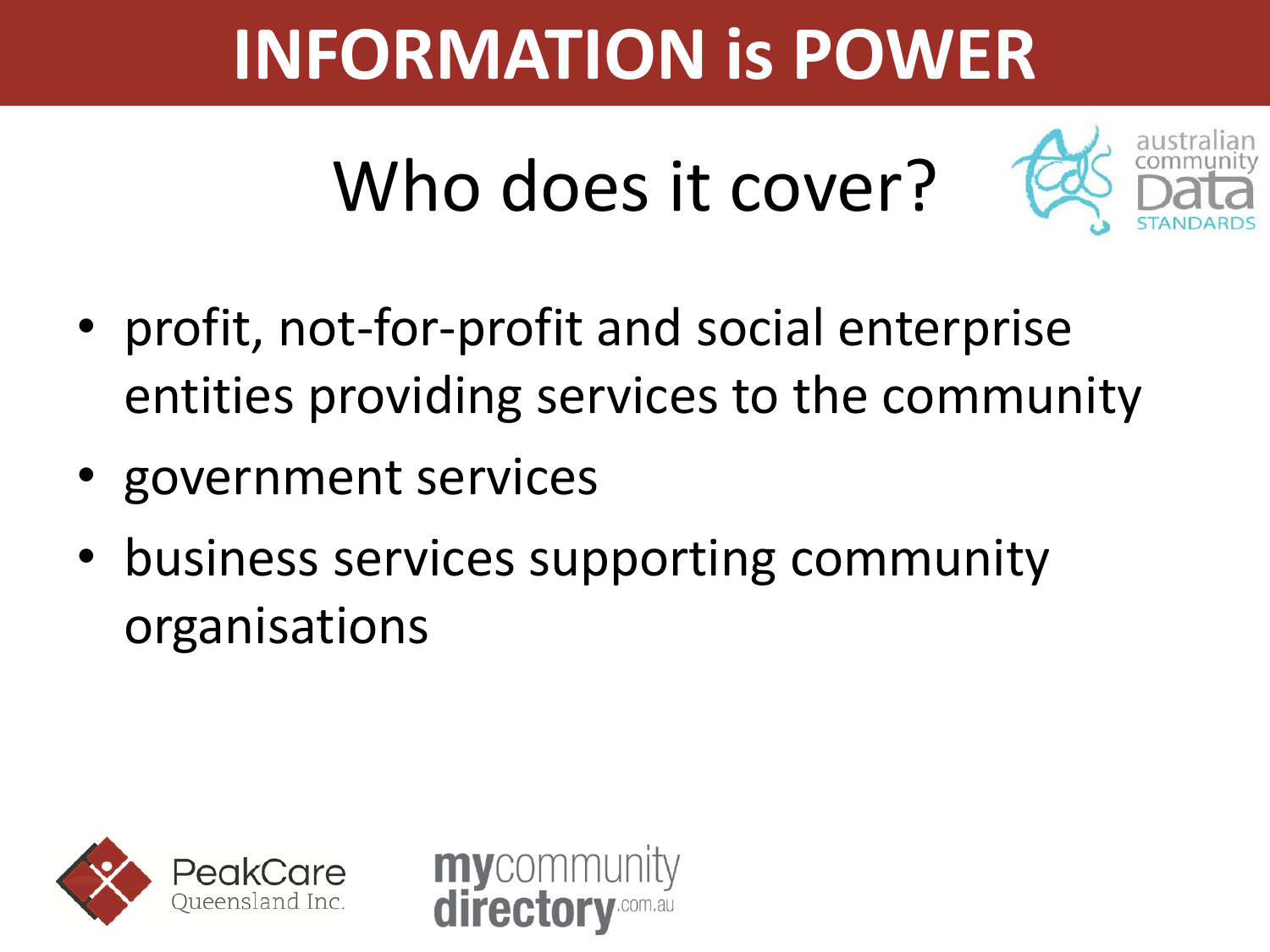![](_page_14_Picture_1.jpeg)

- culture and recreation
- education and research
- health
- social services
- environment
- development and housing

mycommun

director

- law, advocacy and politics
- philanthropic intermediaries
- voluntarism promotion
- *international*
- religion
- business and professional associations, unions

![](_page_14_Picture_14.jpeg)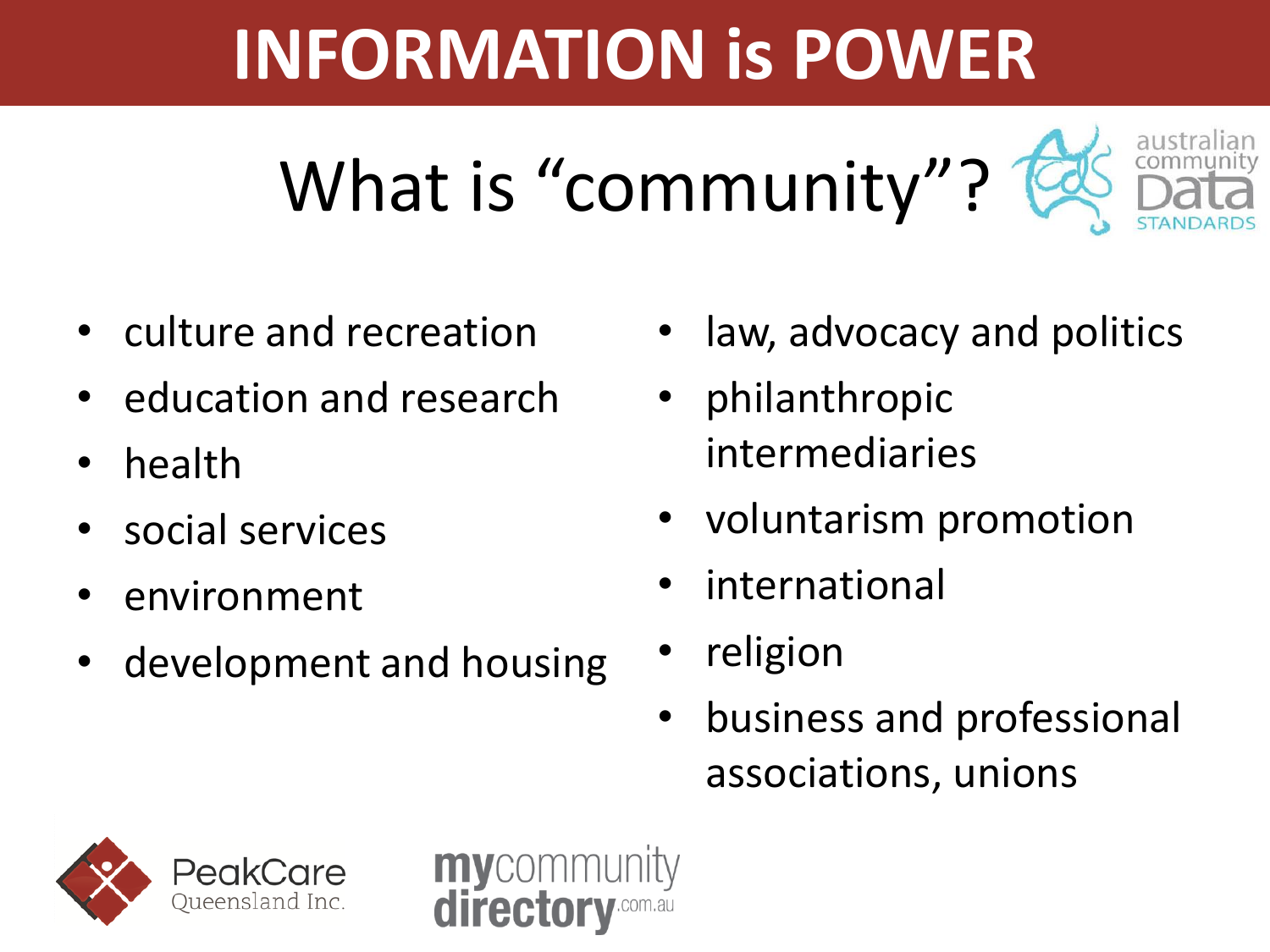australian

![](_page_15_Figure_1.jpeg)

**mycommunity**<br>**directory**.com.au

![](_page_15_Picture_2.jpeg)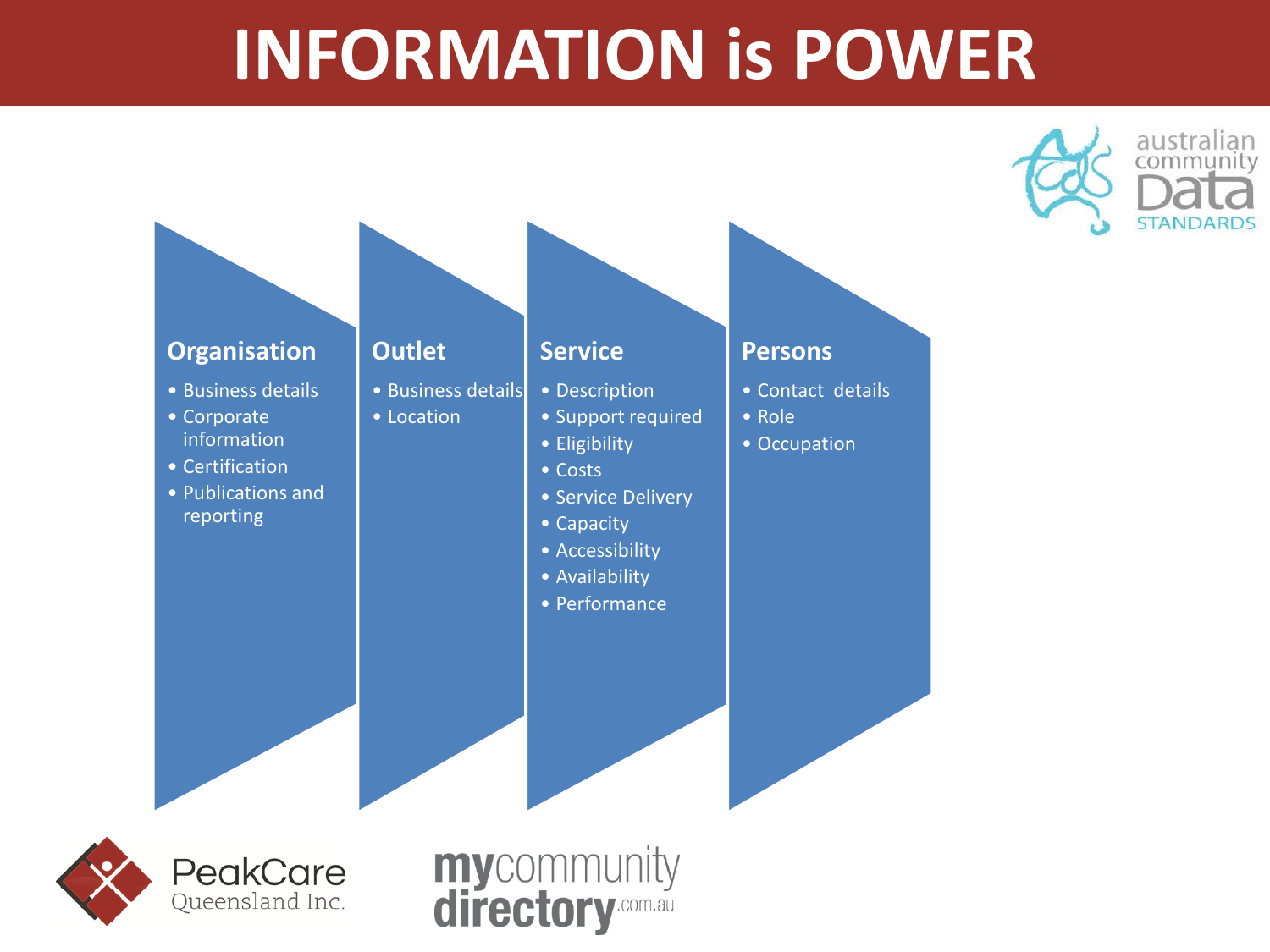Principles and values

![](_page_16_Picture_2.jpeg)

- Respect of individuals and entities to have ease of access to information to make good decisions
- Openness and transparency in the interest of consumers and efficient provision of services
- Quality of data and interoperability of data across the community sector.

mycommun

directo

![](_page_16_Picture_6.jpeg)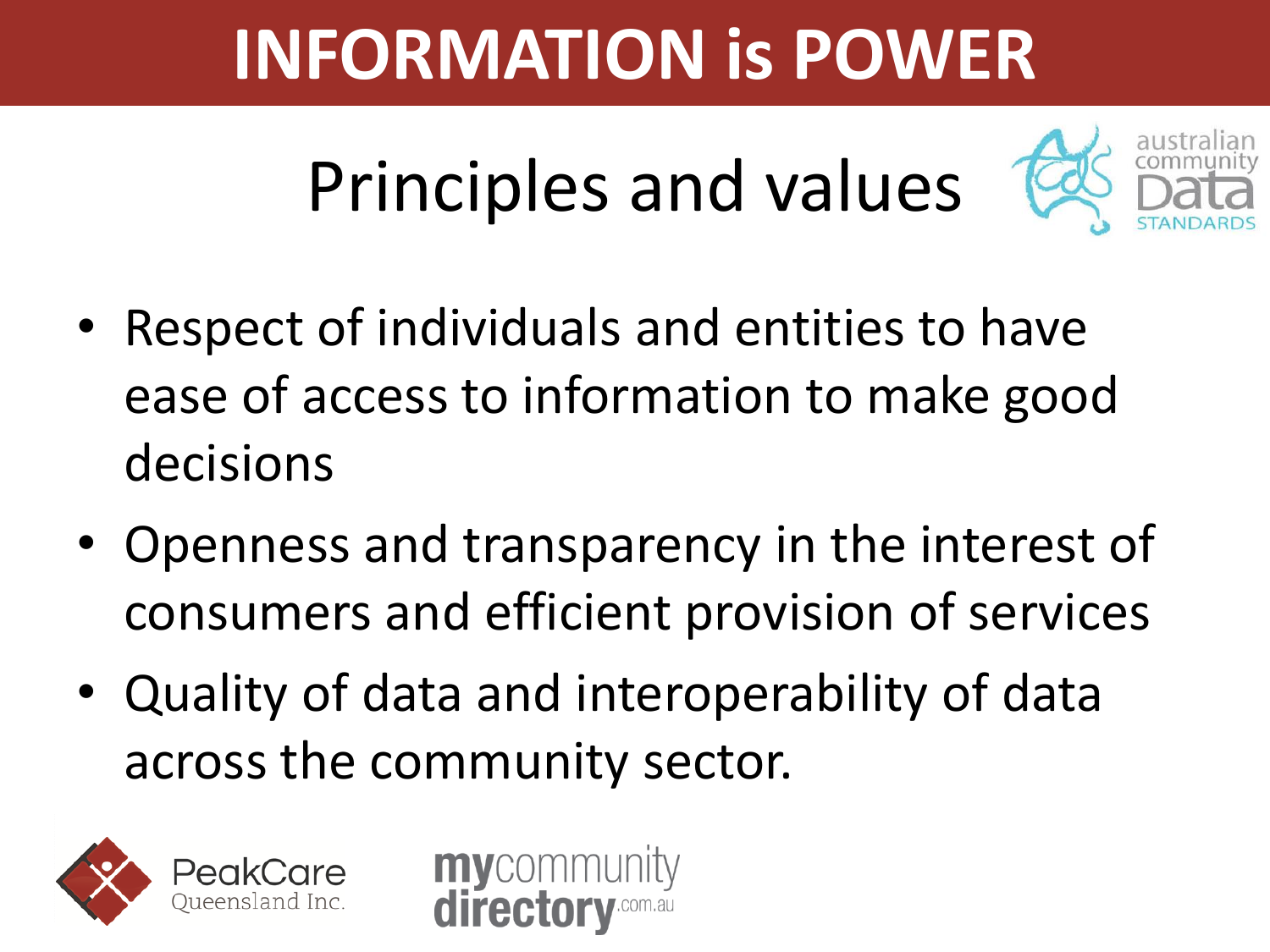## Timeline

mycommun

director

![](_page_17_Picture_2.jpeg)

- Initial drafting: Oct-Dec 2012
- Consultation period 1: Jan- Mar 2013
- Consultation period 2: April-June 2013 (including user testing)
- Implementation: from July 2013
- 
- 
- 

![](_page_17_Picture_11.jpeg)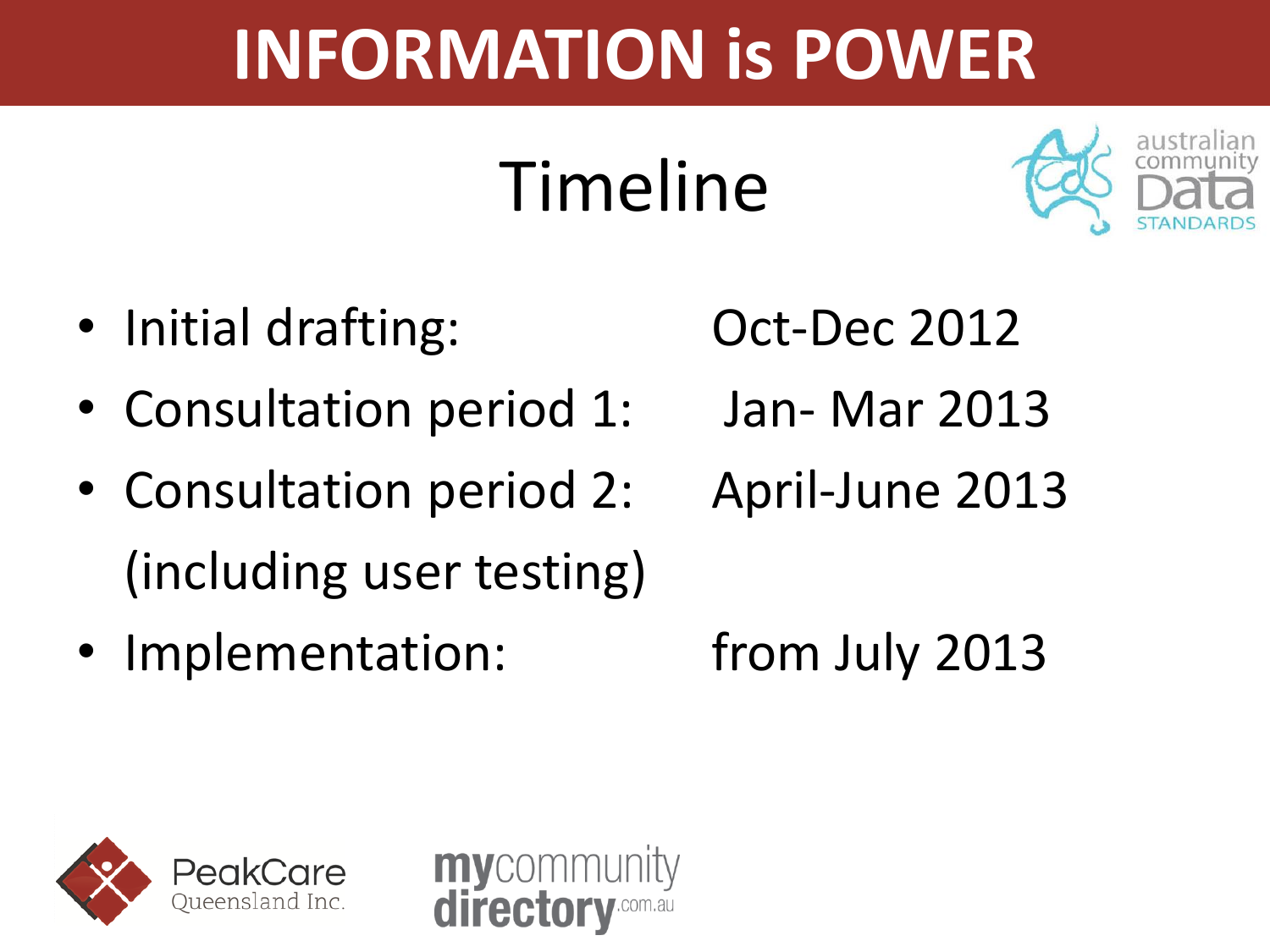## **Discussion**

![](_page_18_Picture_2.jpeg)

- 1. What is the value of standardised data?
- 2. How does standardised data assist collaboration across the sector?

mycomm

director

3. How is the sector responding innovatively to data sharing?

![](_page_18_Picture_6.jpeg)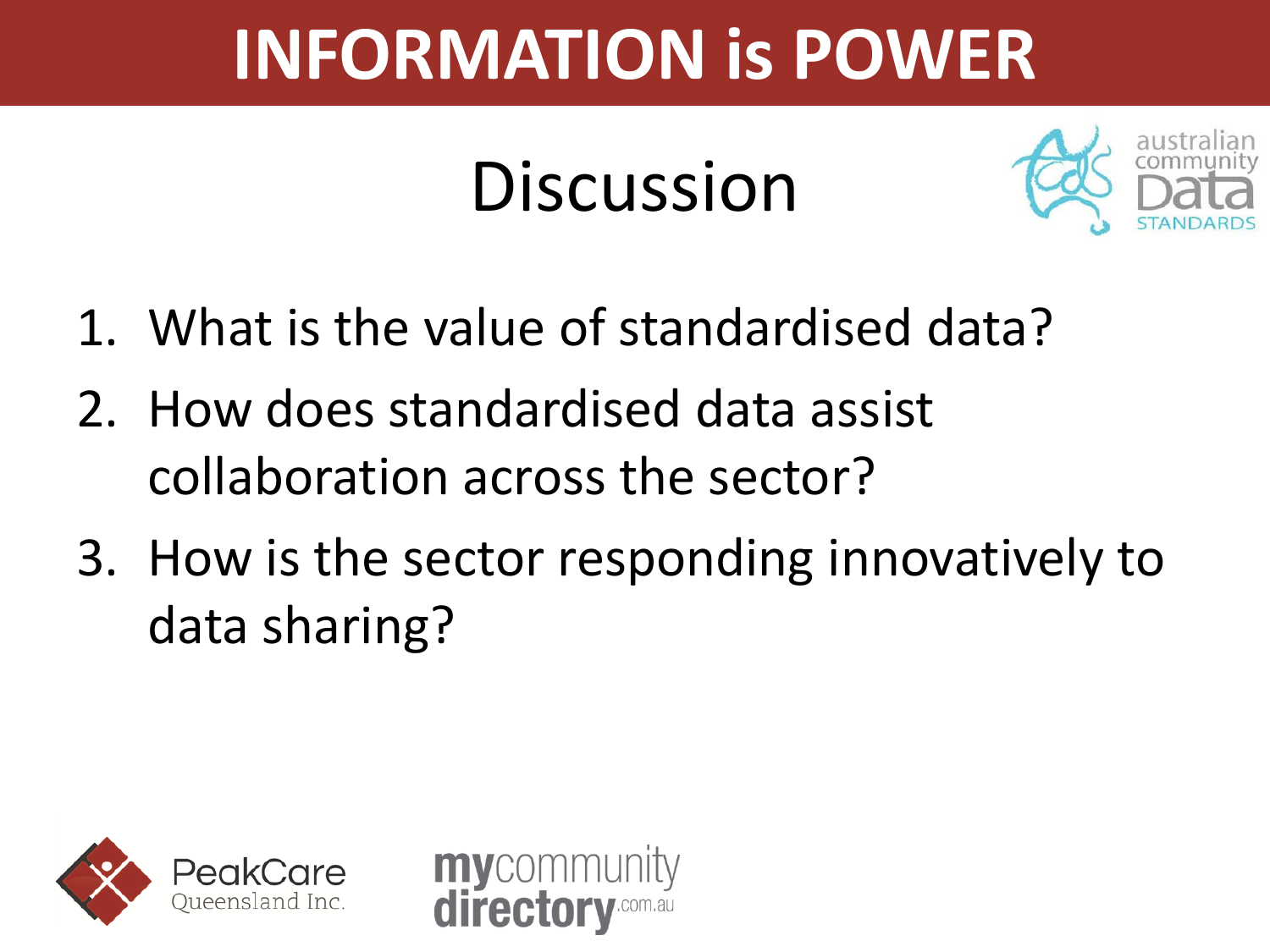# What are we going to do?

- to do meet the information challenges?
	- to use the power of information?
- to get better outcomes for our clients and the community? **mycommunity**<br>**directory.com.au**

![](_page_19_Picture_5.jpeg)

![](_page_19_Picture_6.jpeg)